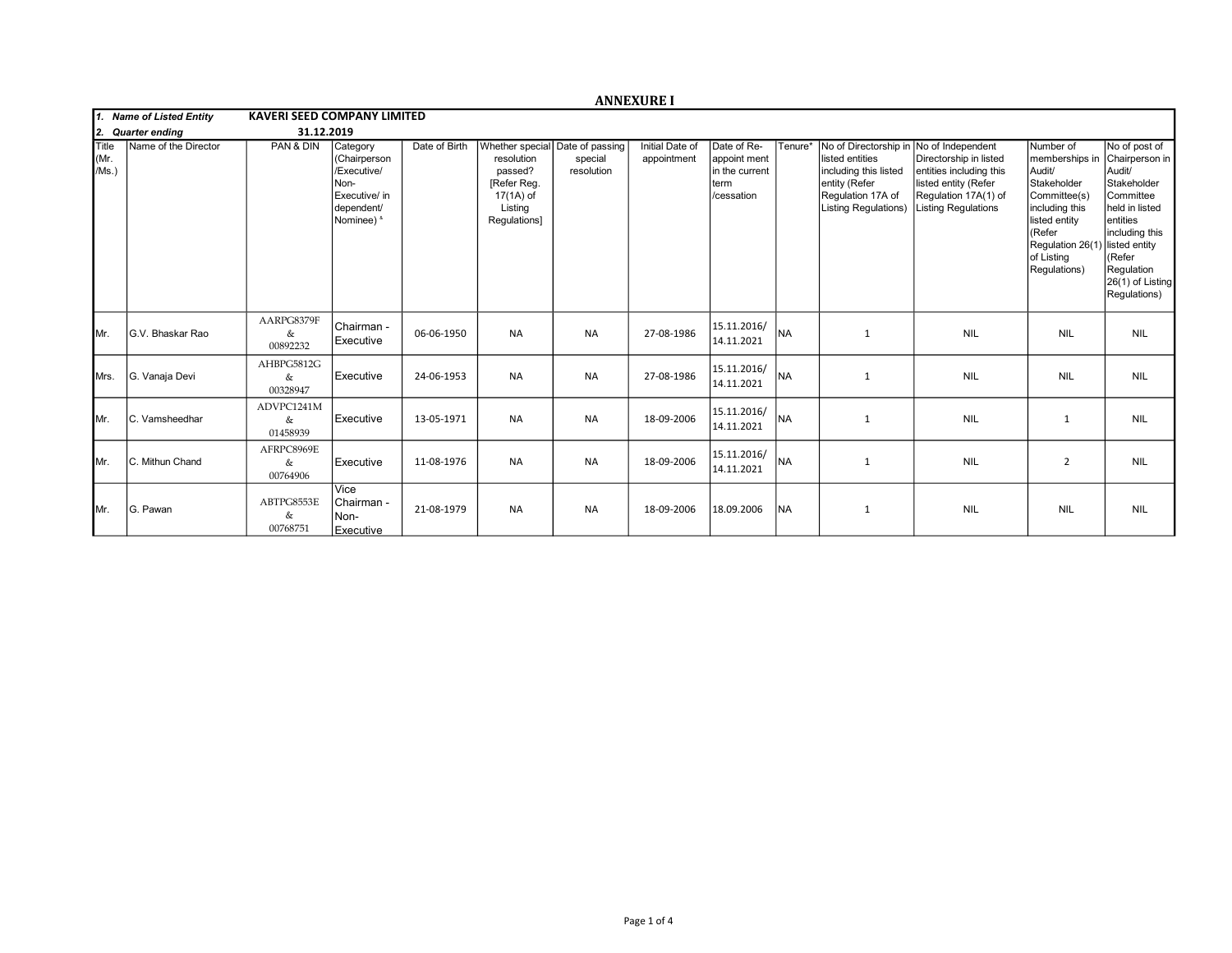| IMr.                                                                                                                                                                                                                                                                                     | S. Raghuvardhan Reddy | AJPPS8649K<br>&<br>01992206 | Non-<br>Executive -<br>Independent | 09-03-1947 | <b>NA</b> | <b>NA</b> | 21-10-2010 | 17.09.2019/1 3<br>7.09.2024 | Months       |  |            |            |
|------------------------------------------------------------------------------------------------------------------------------------------------------------------------------------------------------------------------------------------------------------------------------------------|-----------------------|-----------------------------|------------------------------------|------------|-----------|-----------|------------|-----------------------------|--------------|--|------------|------------|
| IMr.                                                                                                                                                                                                                                                                                     | S.M. Ilyas            | AHIPS5691J<br>&<br>03542011 | Non-<br>Executive -<br>Independent | 25-07-1947 | <b>NA</b> | <b>NA</b> | 16-05-2011 | 17.09.2019/1 3<br>7.09.2024 | Months       |  | <b>NIL</b> | <b>NIL</b> |
| IMr.                                                                                                                                                                                                                                                                                     | K. Purushotham        | AGKPK8119J<br>&<br>01540645 | Non-<br>Executive -<br>Independent | 05-07-1946 | <b>NA</b> | <b>NA</b> | 14-02-2013 | 17.09.2019/1 3<br>7.09.2024 | Months       |  |            |            |
| Mrs.                                                                                                                                                                                                                                                                                     | M. Chaya Ratan        | ABJPM6721E<br>&<br>08085687 | Non-<br>Executive -<br>Independent | 26-01-1953 | <b>NA</b> | <b>NA</b> | 24-05-2018 | 24.05.2018/<br>23.05.2023   | 19<br>Months |  | <b>NIL</b> | <b>NIL</b> |
| IMr.                                                                                                                                                                                                                                                                                     | V. Bhaskar            | ABEPV4108P<br>&<br>03558571 | Non-<br>Executive -<br>Independent | 13-09-1953 | <b>NA</b> | <b>NA</b> | 14-11-2018 | 14.11.2018/<br>13.11.2023   | 13<br>Months |  |            | <b>NIL</b> |
| Whether Regular Chairperson appointed - YES                                                                                                                                                                                                                                              |                       |                             |                                    |            |           |           |            |                             |              |  |            |            |
| Whether Chairperson is related to managing director or CEO - YES                                                                                                                                                                                                                         |                       |                             |                                    |            |           |           |            |                             |              |  |            |            |
| <sup>5</sup> PAN number of any director would not be displayed on the website of Stock Exchange<br><sup>a</sup> Category of directors means executive/non-executive/independent/Nominee. if a director fits into more than one category write all categories separating them with hyphen |                       |                             |                                    |            |           |           |            |                             |              |  |            |            |

\* to be filled only for Independent Director. Tenure would mean total period from which Independent director is serving on Board of directors of the listed entity in continuity without any cooling off period.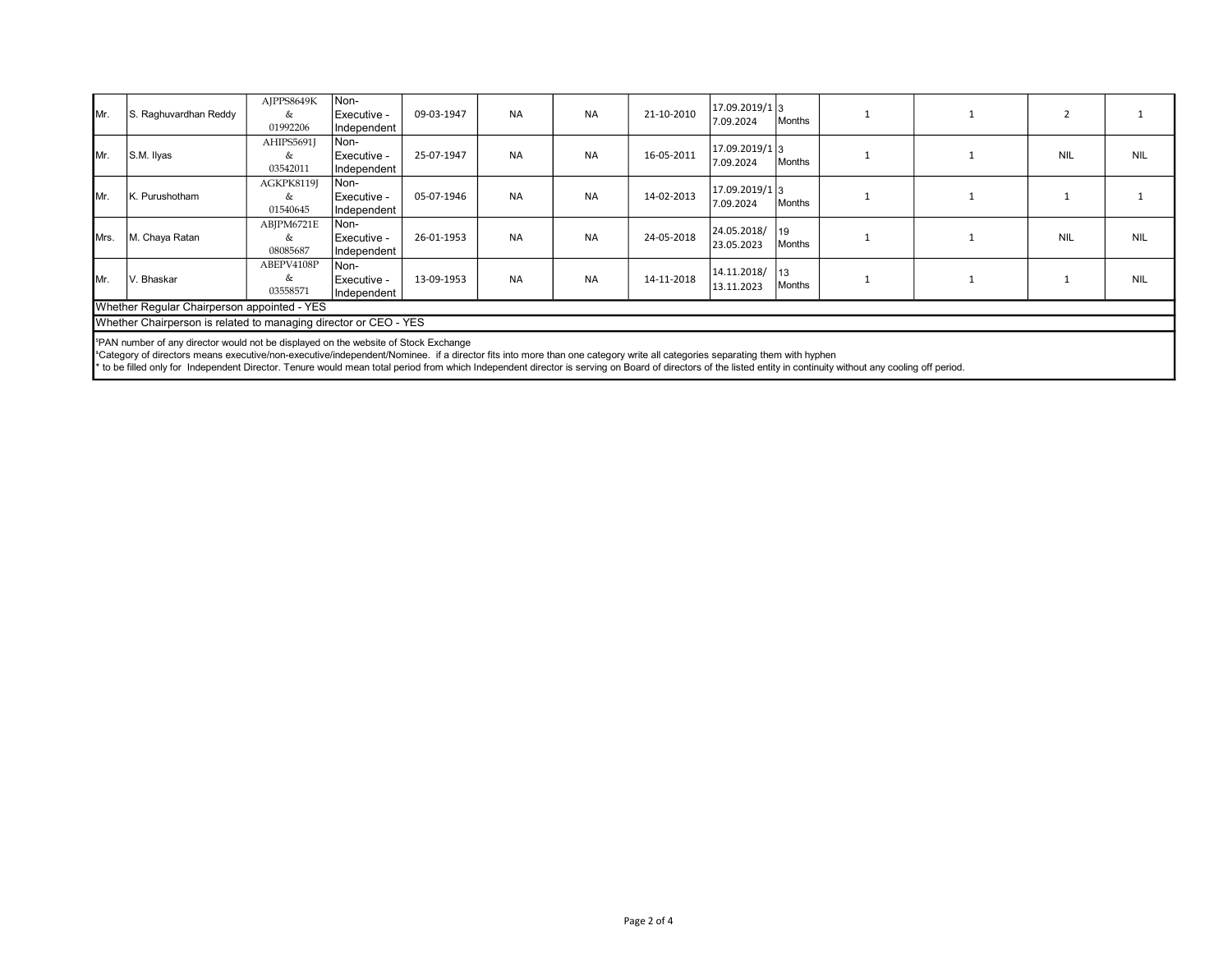| Iш.<br><b>Composition of Committees</b>                                                                          |     |                                                     |                                                                                                                                                                           |                                          |                                       |                                                                                                |                                                      |                                                                        |                          |  |
|------------------------------------------------------------------------------------------------------------------|-----|-----------------------------------------------------|---------------------------------------------------------------------------------------------------------------------------------------------------------------------------|------------------------------------------|---------------------------------------|------------------------------------------------------------------------------------------------|------------------------------------------------------|------------------------------------------------------------------------|--------------------------|--|
| <b>Name of Committee</b>                                                                                         |     | <b>DIN</b>                                          | Whether Regular Chairperson appointed                                                                                                                                     | <b>Name of Committee members</b>         |                                       | Category<br>(Chairperson/Executive/<br>Non-<br>Executive/independent/<br>Nominee) <sup>5</sup> |                                                      | Date of Appointment                                                    | Date of<br>Cessation     |  |
|                                                                                                                  |     | 01540645                                            |                                                                                                                                                                           | Mr. K. Purushotham                       |                                       | Independent-Chairperson                                                                        |                                                      | 23.05.2013                                                             | $\overline{\phantom{a}}$ |  |
| 1. Audit Committee                                                                                               |     | 01992206                                            | Yes                                                                                                                                                                       | Mr. S. Raghuvardhan Reddy                |                                       | Independent                                                                                    |                                                      | 24.05.2018                                                             | $\overline{a}$           |  |
|                                                                                                                  |     | 03558571                                            |                                                                                                                                                                           | Mr. V. Bhaskar                           |                                       | Independent                                                                                    |                                                      | 14.11.2018                                                             |                          |  |
|                                                                                                                  |     | 00764906                                            |                                                                                                                                                                           | Mr. C. Mithun Chand                      |                                       | Executive                                                                                      |                                                      | 15.02.2007                                                             |                          |  |
|                                                                                                                  |     | 01540645                                            |                                                                                                                                                                           | Mr. K. Purushotham                       |                                       | Independent-Chairperson                                                                        |                                                      | 23.05.2013                                                             |                          |  |
| 2. Nomination & Remuneration Committee                                                                           |     | 01992206                                            | Yes                                                                                                                                                                       | Mr. S. Raghuvardhan Reddy                |                                       | Independent                                                                                    |                                                      | 14.09.2016                                                             |                          |  |
|                                                                                                                  |     | 08085687                                            |                                                                                                                                                                           | Mrs. M. Chaya Ratan                      | Independent                           |                                                                                                |                                                      | 24-05-2018                                                             |                          |  |
|                                                                                                                  |     | 01992206                                            |                                                                                                                                                                           | Mr. S. Raghuvardhan Reddy                |                                       |                                                                                                | Independent-Chairperson                              | 14.02.2019                                                             |                          |  |
| 3. Risk Management Committee                                                                                     |     | 01458939                                            | Yes                                                                                                                                                                       | Mr. C. Vamsheedhar                       |                                       | Executive                                                                                      |                                                      | 14.02.2019                                                             |                          |  |
|                                                                                                                  |     | 00764906                                            |                                                                                                                                                                           | Mr. C.Mithunchand                        |                                       | Executive                                                                                      |                                                      | 14.02.2019                                                             |                          |  |
| 4. Stakeholders Relationship Committee'                                                                          |     | 01992206                                            |                                                                                                                                                                           | Mr. S. Raghuvardhan Reddy                |                                       | Independent-Chairperson                                                                        |                                                      | 14.11.2018                                                             |                          |  |
|                                                                                                                  |     | 01458939                                            | Yes                                                                                                                                                                       | Mr. C. Vamsheedhar                       |                                       | Executive                                                                                      |                                                      | 15.02.2007                                                             |                          |  |
|                                                                                                                  |     | 00764906                                            |                                                                                                                                                                           | Mr. C. Mithun Chand                      |                                       |                                                                                                | Executive                                            | 15.02.2007                                                             |                          |  |
|                                                                                                                  |     | 00892232                                            |                                                                                                                                                                           | Mr. G.V. Bhaskar Rao                     |                                       |                                                                                                | Independent-Chairperson                              | 13.08.2014                                                             | $\overline{a}$           |  |
| 5. Corporate Social Responsibility Committee'                                                                    |     | 00328947                                            | Yes                                                                                                                                                                       | Mrs. G. Vanaja Devi                      |                                       | Executive                                                                                      |                                                      | 13.08.2014                                                             |                          |  |
|                                                                                                                  |     | 01992206                                            |                                                                                                                                                                           | Mr. S. Raghuvardhan Reddy                |                                       | Executive                                                                                      |                                                      | 14.11.2018                                                             |                          |  |
|                                                                                                                  |     |                                                     | *Category of directors means executive/non-executive/independent/Nominee. If a director fits into more than one category write all categories separating them with hyphen |                                          |                                       |                                                                                                |                                                      |                                                                        |                          |  |
| <b>Meeting of Board of Directors</b><br>IIII.                                                                    |     |                                                     |                                                                                                                                                                           |                                          |                                       |                                                                                                |                                                      |                                                                        |                          |  |
| Date(s) of Meeting (if any) in the previous quarter                                                              |     | Date(s) of Meeting (if any) in the relevant quarter |                                                                                                                                                                           | Whether<br>requirement of<br>Quorum met* | <b>Number of Directors</b><br>Present |                                                                                                | Number of<br>Independent<br><b>Directors Present</b> | Maximum gap between any two consecutive (in number of                  | days)                    |  |
| 13-08-2019                                                                                                       |     |                                                     |                                                                                                                                                                           | Yes                                      |                                       |                                                                                                |                                                      | 91                                                                     |                          |  |
| 24-09-2019                                                                                                       |     |                                                     | 13-11-2019                                                                                                                                                                | Yes                                      | 8                                     |                                                                                                | $\overline{4}$                                       | 49                                                                     |                          |  |
| to be filled in only for the current quarter meetings                                                            |     |                                                     |                                                                                                                                                                           |                                          |                                       |                                                                                                |                                                      |                                                                        |                          |  |
| IIV.<br><b>Meeting of Committees</b>                                                                             |     |                                                     |                                                                                                                                                                           |                                          |                                       |                                                                                                |                                                      |                                                                        |                          |  |
| Date(s) of meeting of the<br>Whether requirement of Quorum<br>committee in the relevant quarter<br>met (details) |     |                                                     | <b>Number of Directors Present</b>                                                                                                                                        |                                          |                                       | Date(s) of meeting of the committee in the<br>previous quarter                                 |                                                      | Maximum gap between any two consecutive meetings in<br>number of days* |                          |  |
| Audit Committee: 13.11.2019                                                                                      | Yes |                                                     |                                                                                                                                                                           |                                          |                                       | Audit Committee: 13.08.2019                                                                    |                                                      | 91                                                                     |                          |  |

\* This information has to be mandatorily be given for audit committee, for rest of the committees giving this information is optional